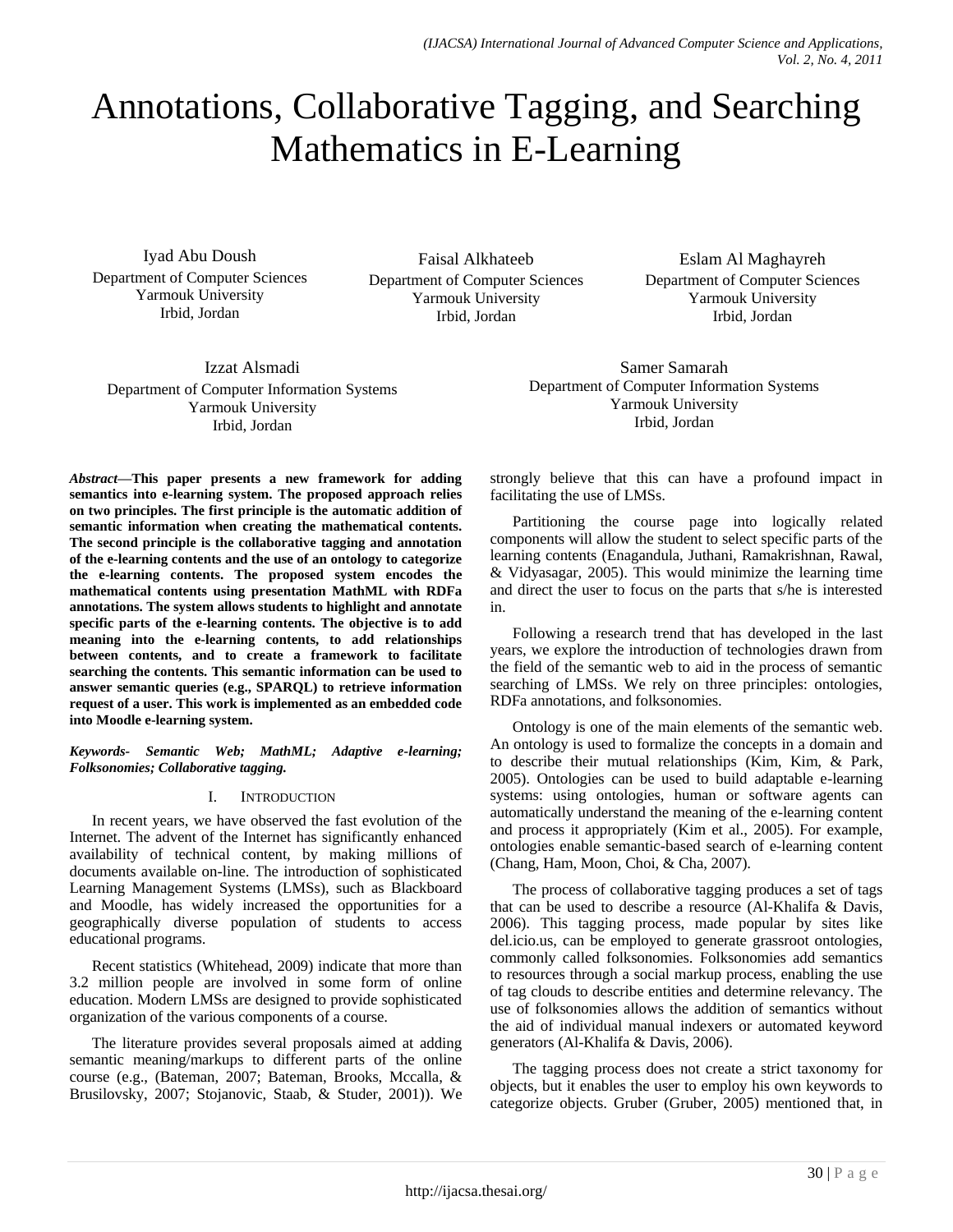collaborative tagging, there is no explicit links between entities, and no standard form is used for presenting the data. This limitation requires introducing a formal ontology along with folksonomies to formalize tags.

Resource Description Framework (RDF) data can be embedded inside XHTML as RDFa ("RDFa Primer: Bridging the Human and Data Webs, http://www.w3.org/TR/xhtml-rdfaprimer/." 2010). The RDFa annotations are used for making parts of the web page foldable into a more detailed information (i.e., according to the vocabulary and the relations of the used RDF). Standard extractors for RDFa can be used to retrieve the annotations in the web page (e.g., ("RDFa Distiller and Parser, http://www.w3.org/2007/08/pyRdfa/." 2010; "rdfquery, RDF processing in your browser, http://code.google.com/p/rdfquery/." 2010)).

Mathematical contents represent a particular challenge for searching the contents in e-learning - e.g., formulas, mathematical symbols, and abbreviated function names. The W3C recommendation for encoding mathematics on the web is called MathML("Mathematical Markup Language, http://www.w3.org/Math/." 2010). There are two types of MathML: presentation MathML and contents MathML. Presentation MathML describes the visual appearance of the mathematical expression by using 2-dimensional layout and formatting of the mathematical expression. On the other hand, content MathML encodes the meaning or the mathematical semantic of the expression.

The encoding of mathematical expressions using presentation MathML can help in capturing the conceptual structure of the mathematical expression. This can help in having a common notation which can be used for the underlying search of the mathematical contents.

Adding semantics to the e-learning contents on the web can provide several benefits to the users:

- 1. Provide a more accessible contents for the blind and visually impaired individuals, as the contents can be read by screen readers.
- 2. Easier searching for technical and educational materials.
- 3. The contents can be explained (e.g., using other students annotations or from relations between other contents).
- 4. Help people with learning disabilities in navigating the e-learning contents (e.g., providing information about a concept in the navigated elearning as a tooltip).

In this paper we propose a novel framework for adding semantic information to the e-learning contents. The e-learning contents can be highlighted, and annotations and tags can be added by the student. A defined ontology is used to categorize user annotations and tags. Another part of the framework is the automatic insertion of semantic information to the mathematical equation. The mathematical contents in elearning are annotated by semantic information using RDFa.

#### II. BACKGROUND

#### *A. Searching Mathematical Contents*

A review of related work shows that developing searchable mathematical expressions imposes a number of requirements. An extensive literature exists, dealing with various aspects of this problem. Some of these relevant studies are discussed next.

Munavalli and Miner (Munavalli & Miner, 2006) introduce a math aware search engine which search mathematical contents. The system analyzes MathML mathematical expressions into text math fragments. In this system the user enters the math query using graphical equation editor.

According to Youssef (Youssef, 2006) the mathematical search purpose is: 1) allowing the user to perform fine grained search on mathematical data 2) Allow users to enter the math query naturally and easily using the symbols and notations applied by mathematicians and scientists.

In another work Guidi and Schena (Guidi & Schena, 2003) introduce a math query language for RDF metadata repository called MathQL. Asperti et al. (Asperti, Padovani, Coen, & Schena, 2001) presented HELM, a framework that uses XML technology for building structures contents in a logical manner. The purpose is to use the system as a library for indexing and retrieving mathematical documents.

Altamimi and Youssef (Altamimi & Youssef, 2008) presented a math query language that enable users to express their information needs intuitively yet precisely. The new math query language offers an alternative way to describe mathematical expressions that are more consistent and less ambiguous than conventional mathematical notations. In addition, the language goes beyond the Boolean and proximity query syntax found in standard text search systems. It defines a powerful set of wildcards that are deemed important for math search. These wildcards provide precise structural search and multi-levels of abstractions.

Hijikata et al. (Hijikata, Hashimoto, & Nishida, 2009) presented a search engine for MathML objects using the structure of mathematical formulas. The system makes the inverted indices by using the Document Object Model (DOM) structure of the MathML object. It also proposes three types of indexes:

One type is constructed from some paths of the DOM structure and expressed in XPath.

The second type is constructed by encoding the nodes in the same level in DOM structure.

The third type is a hybrid method from the other two types.

#### *B. Semantic Web and E-learning*

An approach based on a student model and an ontology in order to personalize an eLearning system is proposed in (Gomes, Antunes, Rodrigues, Santos, & Barbeira, 2006; Pah, Stoica, Cacovean, & Popa, 2008). The ontology is used to map the student knowledge to course concepts allowing a better access to her/his progress and to adapt contents and navigation structure to a particular student.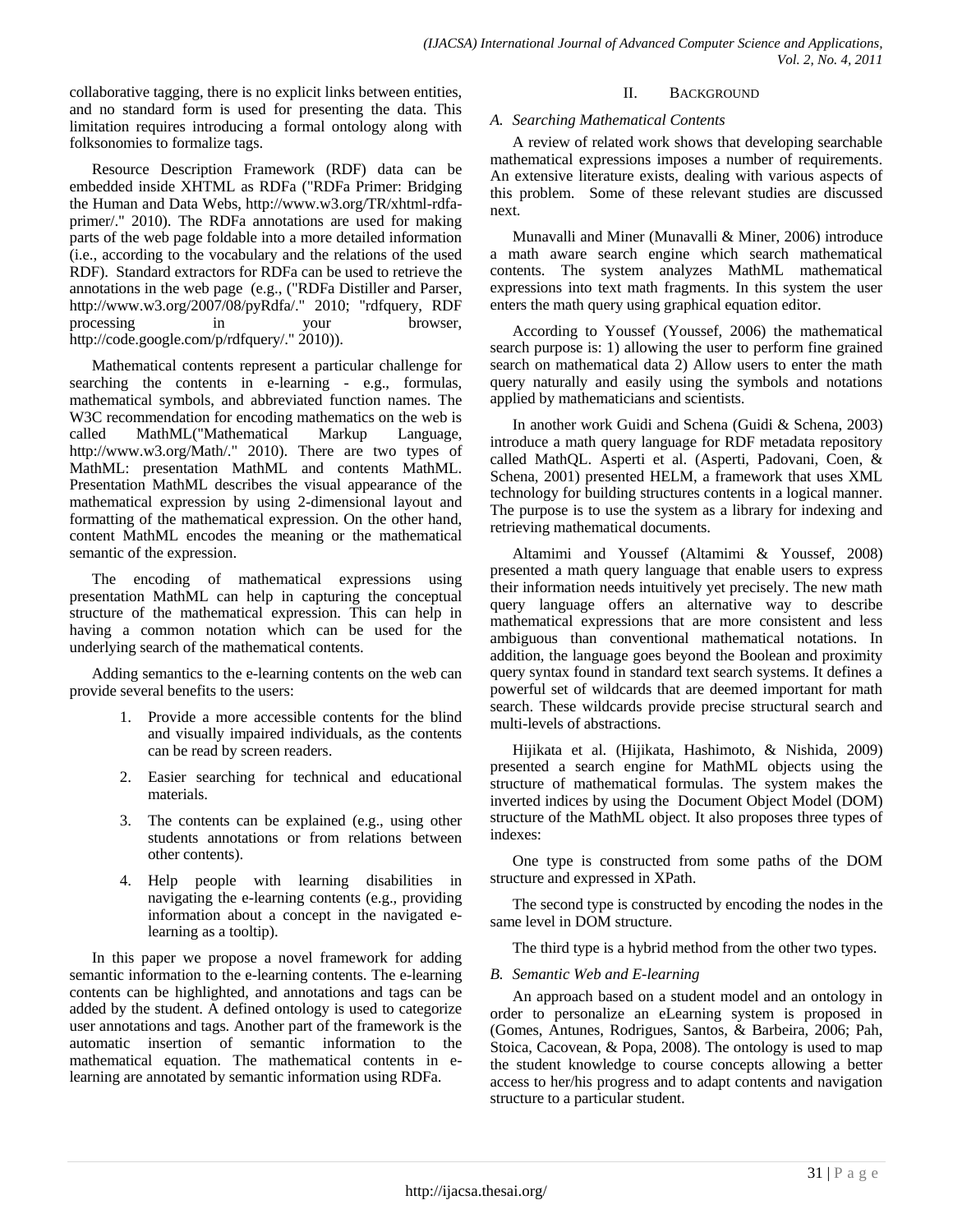Soylu et al . (Soylu, Kuru, Wild, & Mdritscher, 2008) proposed a framework for harvesting learning objects from web-based content. The framework is based on a lightweight application profile and a microformat for learning objects using well-known learning object metadata standards in order to address mainly interoperability and reusability of learning content. They also describe a web service to extract learning objects from different web pages, and provide an SQI target as a retrieval facility using SPARQL and XSL transformation.

Henze et al. (Henze, Dolog, & Nejdl, 2004) proposed an approach for personalization of e-Learning systems by using semantic web and shows how the semantic web resource description formats can be utilized for automatic generation of hypertext structures from distributed RDF annotations. Several ontologies have been utilized corresponding to the components of an adaptive hypermedia system: a domain ontology (describing the document space, the relations of documents, and concepts covered in the domain of this document space), a user ontology (describing learner characteristics), and an observation ontology (modeling different possible interactions of a user with the hypertext).

In another work Stojanovic et al. (Stojanovic et al., 2001) presented an approach for implementing the eLearning scenario using Semantic Web technologies. The goal of the proposed framework is to provide a flexible and personalized access to these learning Materials, the proposed eLearning scenario exploit ontologies in three ways: for describing the semantics (content) of the learning materials (this is the domain dependent ontology), for defining the learning context of the learning material and for structuring the learning materials in the learning courses.

#### *C. Collaborative Tagging and E-learning*

In another work Stojanovic et al. (Stojanovic et al., 2001) presented an approach for implementing the eLearning scenario using Semantic Web technologies. The goal of the proposed framework is to provide a flexible and personalized access to these learning Materials, the proposed eLearning scenario exploit ontologies in three ways: for describing the semantics (content) of the learning materials (this is the domain dependent ontology), for defining the learning context of the learning material and for structuring the learning materials in the learning courses.

Collaborative tagging (also known as folksonomy , social classification, social indexing, and social tagging) is a system for collaboratively creating and managing tags to annotate and categorize contents. The term folksonomy was first used by Thomas Vander Wal in a discussion on an information architecture mailing list. It is a combination of "folk" and "taxonomy". (Folks  $\Rightarrow$  done by people, Taxonomy  $\Rightarrow$ classification of items into groups) (Peters & Becker, 2009).

One of the main objectives of collaborative tagging is to make a collection of information increasingly easy to search, discover, and navigate over time. Thus, collaborative tagging has a main role in developing semantic web and information retrieval systems.

Collaborative tagging became popular on the Web around 2004 as part of social software applications such as social

bookmarking and photograph annotation. Tagging, which is one of the defining characteristics of Web 2.0 services, allows users to collectively classify and find information. Some websites include tag clouds as a way to visualize tags in a folksonomy (Mathes, 2004; Peters & Becker, 2009).

Bateman et el. (Bateman, 2007) outline their experience with applying collaborative tagging in e-learning systems to supplement more traditional metadata gathering approaches. They state that metadata is best created if it focuses on a particular goal, is contextualized to a particular user, and is created in an ambient manner by observing the actions and interactions of students in learning environments. Consequently, collaborative tagging seems to be a leading method by which we can collect learner-centric metadata. Using tags enables useful resource organization and browsing techniques, and the viewing of tags used on a webpage can give a learner some idea of its importance and its content, it may help a learner in finding the exact point of interest within the page.

According to (Bateman, 2007) collaborative tagging systems have potential to be a good fit with e-learning systems, because of the following:

- 1. Learning managements systems currently lack sufficient support for self organization of learning content.
- 2. Collaborative tagging has potential to further enrich peer interactions and peer awareness centered around learning content.
- 3. Tagging, by its nature is a reflective practice, which can give students an opportunity to summarize new ideas, while receiving peer support (through viewing other learners' tags; tag suggestions).
- 4. The information provided by tags provides insight on learner's comprehension and activity, which is useful for both educators and administrators.

Bateman et el. (Bateman, Brooks, & Mccalla, 2006) have suggested merging the use of ontologies with collaborative tagging through a new approach and they have called it CommonFolks. This approach should help to reduce the effort required in the production of useful metadata, while maintaining the expressiveness inherent in lightweight ontologies, thus opening the door to a better quality of metadata and authoring by those not traditionally involved in metadata creation.

In (Bateman, 2007), Bateman states that the interest in investigating the use of tagging in e-learning revolves around several points of interest. Some of these points can be summarized as follows:

> Organization and Annotation: learning management systems (LMSs) do not properly support self organization and annotation of learning content. However, students usually use a number of organization and annotation techniques. These include writing notes, creating marginalia in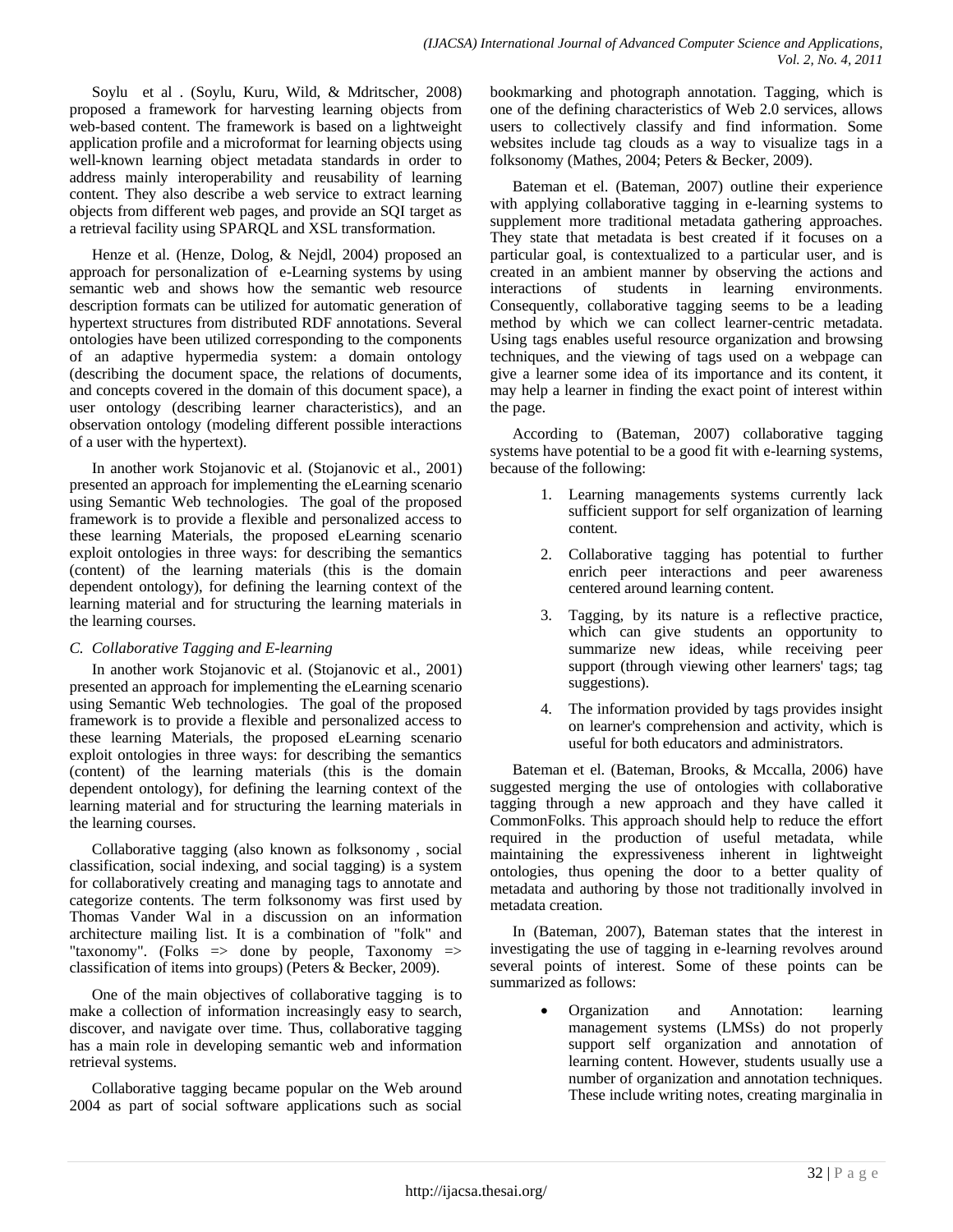books, highlighting text, and bookmarking pages. How can we make these traditional capabilities available to students using digital learning materials? Are there methodologies more suitable for such tasks in an online environment?

- In this regard, tagging and note-taking can be linked together, since tags represent an aspect to be used in the tagger's recall process. Tagging provides a straightforward method for selforganization and most tagging interfaces provide fields for longer sentence based notes to be taken (Bateman, 2007).
- Metadata Collection: according to the learning object paradigm, online educational content can be collected, aggregated, and packaged for delivery to learners. However, the major difficulty in accomplishing this vision is the lack of meaningful metadata describing learning objects. Collaborative tags can be considered as a form of metadata, which could supplement the needs for detailed learning object descriptions (Bateman, 2007).
- Knowledge Gain: tagging gives students the chance to summarize new ideas while receiving peer support. Tagging can be considered as an action of reflection, where the tagger can summarize a series of thoughts into one or more tags, each of which stands on its own to describe some aspect of the resources based on the tagger's experiences and beliefs (Bateman, 2007).
- Pedagogical Reflection: in e-learning there is a lack of direct interaction with learners that inform instructors about the understanding of new concepts by them. Collaborative tags, created by learners can help instructors in predicting their students' progress e.g. tags that are out of context could represent a misconception (Bateman, 2007).

# III. METHODOLOGY

We have developed an ontology and infrastructure for the annotation of the course content in Moodle. The proposed ontology consists of activities and entities involved in the elearning process (e.g., lesson, quiz, and student). The ontology defines the relationships between different classes in the elearning ontology (e.g., an assignment is solved by a student). The ontology can be collaboratively extended by the users of the system by introducing new classes that are associated with other pre-defined classes in the ontology.

The ontology is structured in two parts: an upper ontology and a bottom ontology. Intuitively, the upper ontology is used to describe the overall structure of a generic course in Moodle. The upper ontology describes the components of a course that are common across all courses; as such, this is a static ontology. The bottom ontology describes the components that are course-specific and domain-specific. It is an inherently dynamic ontology.

The fundamental idea is to get the help from students in the class to introduce a taxonomy for a specific online course. Students participating in the same class are encouraged to annotate the course contents and share such annotations with other students. The benefit from integrating the two approaches (i.e., bottom-up and top-down) is to create a comprehensive semantic structure of a course, which can be used by students to understand the content of the course and facilitate the semantic searching of the contents.

For example, a student who reads the online course material can add annotations to explain specific parts of the lecture notes (e.g., describe a figure or a mathematical formula) in the process of studying the material. These annotations can be used by other students; the tagging of a figure can, for example, provide a textual documentation to look for the figure in the online course.

We use the current web page in Moodle (e.g. quiz, lesson...) to select the ontology class for the highlight. We will suggest the category (class) for the user tags using synonyms and other user's tags. WordNet synonyms are used to infer concepts related to the students' tags. Synonyms are used to group tags as instances of the same ontology concept.

An equation editor is used to create mathematical equations encoded in presentation MathML. The mathematical contents are then annotated using RDFa with other set of semantic information (i.e., link, value, description, and category) which will be explained next in the paper. The main goal is to provide the user with different search schemes (i.e., keywords, equation structure, equation category, and equation uses).

# *A. Annotation System Use Scenario*

To understand how the system operates, let us consider a student, who wants to search an online course in Moodle to review lecture notes for a math course. (e.g., a mathematical formula is annotated with a link that explains it, or a paragraph in lecture notes is tagged as a potential quiz question).

The user can use the category of the tag to find its relation with other course materials (e.g., a specific part of the lecture notes is tagged as an explanation for a mathematical formula in the notes the student is browsing). When the student encounters graphical content in the page he could look for the annotations associated with it to get explanation about its contents and how it relates to the content of the lecture notes (e.g., a graph for mathematical equation). The use of the taxonomy provided by the ontology can be seen also when the student wants to access specific parts of the page (e.g., geometry  $\rightarrow$  area of a triangle).

# *B. The Top Ontology*

We built different classes in the top ontology (Figure1) on the basis of various components of Moodle (e.g., quiz, homework). The Activity class is the super class of all the activities (Lesson, Glossary, Assignment, Wiki, Forum, and Resource) the student can perform in the e-learning system. Smaller components within the e-learning activity are defined (e.g., Post in a forum, Question in a quiz) to give a category for smaller components of the annotated information.

The interactions between the different components in the LMS are presented as relationships between different concepts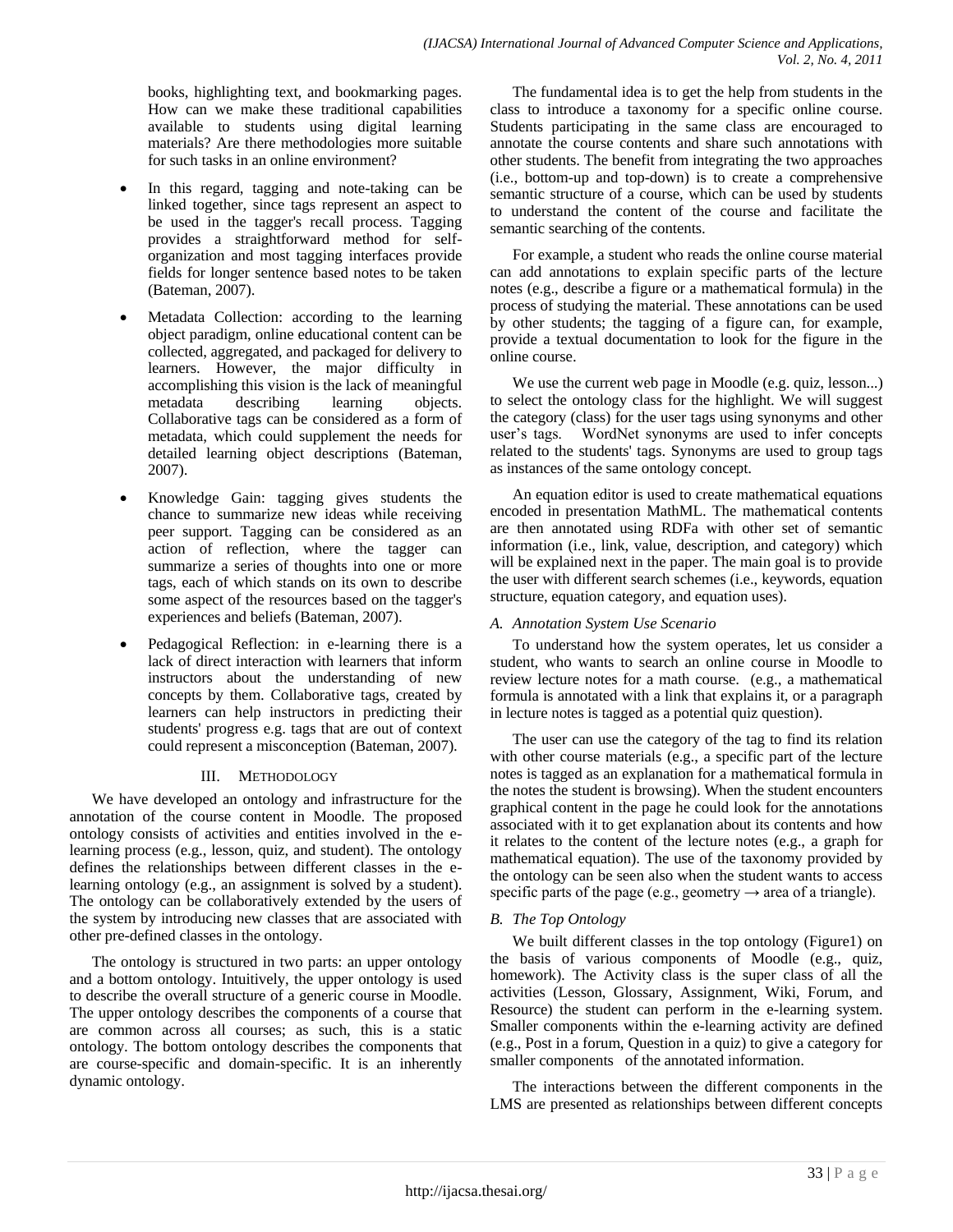(e.g., Quiz ConsistOf Questions, Assignment isSolvedBy Student). The ontology concepts and the relationships between them are used to describe the structure of a course and as main concepts to be refined by the students with their bottomontology.



Figure1- Graph of a Fragment of the Upper Ontology

#### *C. The Bottom Ontology*

The user can tag a course component (e.g., a text fragment, an image, a formula) in the online course. The predefined set of upper ontology concepts can be used as the categories for the current annotated resource, or the user can define new concepts that are used to refine and expand the upper-ontology. Each tag introduced by the student is presented as an instance of the concept selected or defined by the student.

For example, a student can define a new concept (e.g., trigonometry formula) to annotate an equation in a math course lesson. The annotated equation will become an instance of this new concept. The user can add a tag or a set of tags (e.g., math, formula) to the annotated equations which are linked to the selected class via the has-tag relationship. As another example, the student can annotate a post in a forum as an explanation for a specific lesson; in this case, the annotated post will be treated as an instance of the Post class, and the connection between the Post and Lesson classes will be identified using the relationship defined between the two classes.

# *D. Generating the Bottom Ontology*

Collaborative tagging among different students of an online course can help in extending the upper-ontology and create new connections between different learning contents. Users are allowed to generate tag clouds, by freely tagging the content encountered in Moodle.

The tag cloud for a component of a Moodle class will provide domain specific classification of the elements of the course as well as the level of ``agreement'' across students concerning the description of the course entities. The tags frequency can be used as an agreement measure (based on the algorithm in (Heymann & Garcia-Molina, 2006)). The most agreed upon tags will flow into the bottom ontology, as new concepts. Using the proposed system (Figure2) the user can highlight a resource in the online course (e.g., text fragment) and then the tool interface can be used to select then category (concept) of the annotated resource or to create a new concept.



Accessible tree of the e-learning ontology

Figure2- A Screenshot of the Proposed System

The construction of the tags and the expansion of the ontology is user-driven. The user can select the concept for the highlighted content and assign a tag for the content. The user can navigate the tags (i.e., perform keyword search) in order to retrieve the set of items associated with that tag.

#### *E. A Mathematical Search Use Scenario*

The e-learning content creator uses an equation editor inside the learning management system to generate mathematical contents. The content creator adds other information (i.e., description) to the mathematical contents. Other information is also added automatically to the mathematical contents (i.e., category, value, source, and link). The created contents are then annotated with this information using RDFa.

A student who is interested in searching for integral examples in lessons only can then search the proposed system by using the keyword "integral" and tick the checkbox lessons. The results can be obtained using extracted RDFa annotations. The student can also specify a specific type of integrals to search for by using the equation editor to enter a specific integral and search for it in specific place in the e-learning contents (e.g., previous quizzes). The system returns a URL that points the user exactly where the searched mathematical formula is located in the e-learning content.

# *F. Mathematical Contents with Semantic Information*

The equation editor can be used by the mathematical contents generator in e-learning to create a mathematical equations encoded in presentation MathML. The presentation MathML can be visually rendered by the machines but they are not understandable by them (Asperti et al., 2001). Presentation MathML does not provide adequate semantic information (Kohlhase & Sucan, 2006).

The encoding of mathematical expressions using common RDFa annotations can help in capturing the conceptual structure and remove any ambiguity and inconsistency related to the use of presentation MathML in encoding the mathematical expression. This can help in having a common notation which can be used for the underlying search of the mathematical contents.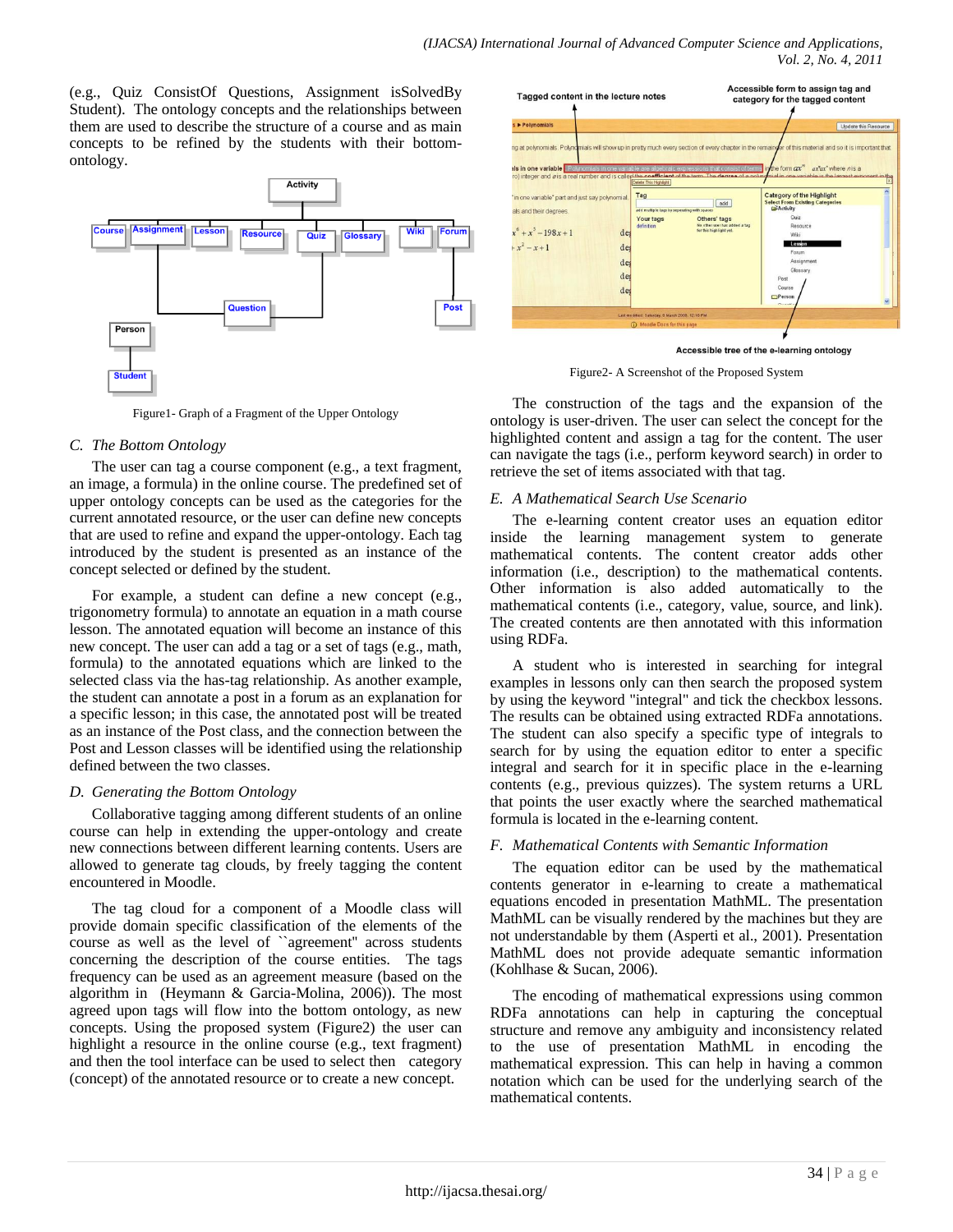<ci property="m:identifier">x</ci>

The goal of this part of the system is to provide the student with a mathematical content with semantic encoding. This can lead to a more accurate search of the mathematical contents in e-learning. Using this scheme the system will search for the agreed vocabulary used in RDFa.



Figure3- The System for Adding Semantic Information to the Mathematical Contents.

- The proposed methodology consists of the following major phases (see Figure3):
- Mathematical content creator in e-learning uses an equation editor to build a mathematical equation. The equation is encoded using presentation MathML.
- The contents creator adds other parts (e.g., description) to the content as RDFa annotations.
- In order to allow the user to do a fine grain search on the page level the presentation MathML is annotated using RDFa.
- The RDFa extractors will be used next to extract the information about the mathematical expressions along with the URI of the mathematical expression.
- The extracted RDFa annotations can be compared then with the user query to retrieve mathematical contents with closer similarity.

We will have a place where the mathematical vocabulary (i.e., classes and properties) located, and use this vocabulary to annotate the content MathML. The content MathML from the previous example can be annotated as follows:

<div xmlns:m="http://example.com/math/vocab#">

<div about="/math101/lesson1/powerEquation">

<math>

<apply >

<power property="m:binary-operator"/>

<apply>

<plus property="m:unary-operator"/>

<cn property="m:number">3</cn>

</apply>

<cn property="m:number">2</cn>

</apply>

 $<$ /math>

</div>

</div>

Using this annotation scheme the user can find the exact position of the needed mathematical expression in the web page.

TABLE1- The Added RDFa Annotations to the Presentation MathML.

| <b>RDFa</b><br><b>Field</b> | <b>Meaning</b>                                                                                            |
|-----------------------------|-----------------------------------------------------------------------------------------------------------|
| Anchor<br>link              | A link to the equation in the web page (e.g.,<br>www.example.com/lesson/lesson3.htm#equati<br>on2)        |
| Value                       | The equation encoding in Content MathML                                                                   |
| Source                      | The activity in e-learning in which the<br>equation is found (e.g., Lesson)                               |
| Category                    | The mathematical equation category according<br>to OpenMath (e.g., cosine is a trigonometric<br>function) |
| Descripti<br>on             | The uses of the mathematical equation (e.g.,<br>distance between 2 points)                                |

The following is a description of different fields in RDFa annotation (see Table1). The anchor link points where is the mathematical equation located in the web page. This link is composed of the URL address of the e-learning web page along with anchor ID for the mathematical equation in the web page. The anchor ID is a serial number automatically generated for each annotated mathematical equation in the current web page. The link can be used for a direct access to the location of the mathematical equation in the web page.

The source of the mathematical equation is extracted from the URL address of the current component where the mathematical equation was added (e.g., lesson, quiz, wiki). This information can be used later on to perform a more directed search by searching only in specific sections of the elearning contents (e.g., search for quadratic equation in lessons only).

The value represents the content MathML encoding of the mathematical equation. Kohlhase and Sucan (Kohlhase & Sucan, 2006) mentioned that usually math web search uses content MathML as its basis. This encoding is obtained using a converter which converts from presentation MathML into contents MathML (for details see (Doush, Alkhateeb, & Maghayreh, 2010)). The use of content MathML can help in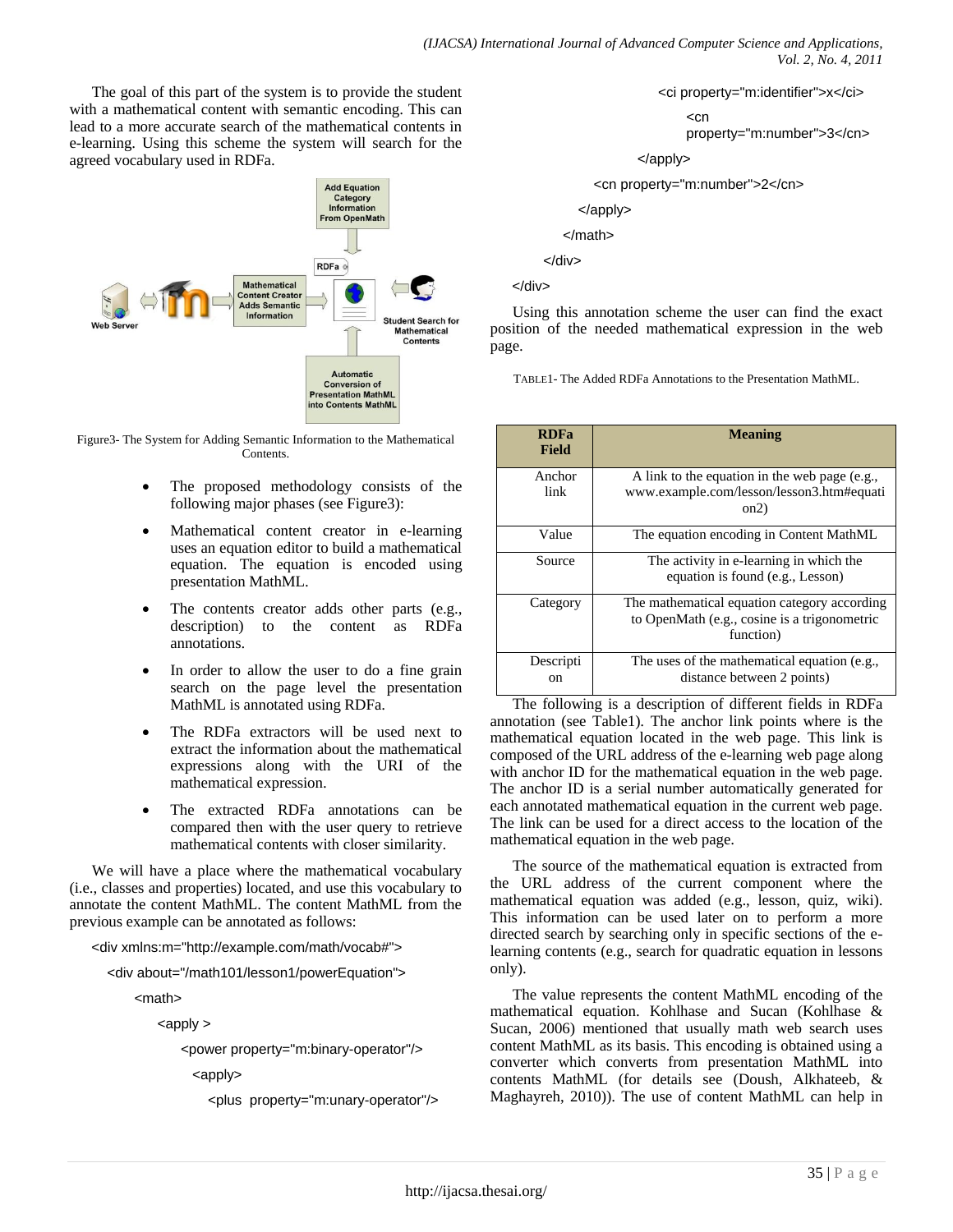achieving a more structured unambiguous searching of the mathematical contents.

The category field represents the equation classification according to the OpenMath content dictionary ontology. The OpenMath ontology can be used to infer the mathematical equation category according to the classes and relations used in the Content Dictionary ontology. The reasoning can be performed according to the structure of the content MathML of the mathematical equation.

The use of mathematical equation is saved in the description field. Why scientists and mathematicians use the mathematical equation is entered by the mathematical contents creator according to the common uses of the equation in the field of study. The description can be helpful in cases where the user don't know the structure of the mathematical equation but s/he knows what the equation can be used for.

#### *G. Indexing of Mathematical Equations*

Indexing is the process of collecting, analyzing, and storing data to facilitate fast and accurate information retrieval (finding relevant documents for a search query). Without an index, the search engine has to scan all of the documents in the corpus, which would require a considerable amount of time (Baezayates & Ribeiro-Neto, 1999).

The indexing of the mathematical equations (see Figure3) needs to allow the user to perform different types of searching:

- When the user is searching for a mathematical expression s/he usually are looking for equations with similar structure and do not care about the variables used in the mathematical equation. This means that the retrieval system needs to return the mathematical equation in the search results even if it does not contain any of the variable names used in the search. For example, assume that the user query was " $X = Y + Z - W$ " then the search should be performed on the equation " $term = term + term - term$ ".
- In some cases the user needs to retrieve the mathematical equation with exact term or variable names. In this case we have to give the user the option to search for the mathematical equation with exact variable names.
- Sometimes the user does not know the structure of the mathematical equation, but s/he knows what is the common name of the equation. Searching for a common name of the mathematical equation (e.g., Newton equation) needs to retrieve the mathematical equations with a structure similar to a defined equation with that common name.
- In some cases the user is interested in searching for equations under a large category (e.g., polynomial equations). The classification of equations into these categories relies on a

mathematical ontology called OpenMath Content Dictionaries.



Figure4- A Use Case Diagram for the Indexing of Mathematical Equation.

The indexing of mathematical equations need to be performed by giving weights to the different operations applied to the equation terms (e.g.,  $+$ ,  $-$ ). Order of evaluation is used to evaluate the weighting of terms in the mathematical equation.

The order of the operation in the equation affects the weight value used for the indexing as the order of the operations is an important criterion used when searching for the mathematical equations. The weight represents the value to be searched for when we are looking for a mathematical equation with similar structure and order of operations.

Another weight for the same equation can be calculated by including the variable names in the weight calculations. This weight value can be used for exact equation matching between the query and the indexed equations.

The user should have the ability to search for mathematical equations with the exact terms. The search needs to identify similarity distance between the searched equation and the indexed equations. The number of matched operations with correct order can be used as a weight to perform a partial matching for the mathematical operation.

In our context the documents represent a collection of mathematical expressions, and the query represents the user need to retrieve one or more expressions with certain characteristics of interest.

In textual documents, words and phrases can be used as index terms, but for mathematical expressions, what will be the index terms? From the representation of mathematical expressions (described in earlier sections) we can see that the index terms can involve the operators in the expressions, variable names, and other words used to describe the meaning or the uses of the mathematical expression.

The Vector Space Model (VSM) of information retrieval (Baeza-yates & Ribeiro-Neto, 1999) can be used in our context. In this case, both of the mathematical expression and the query are represented as vectors where each vector consists of a set of index terms' weights. The weight of an index term in the vector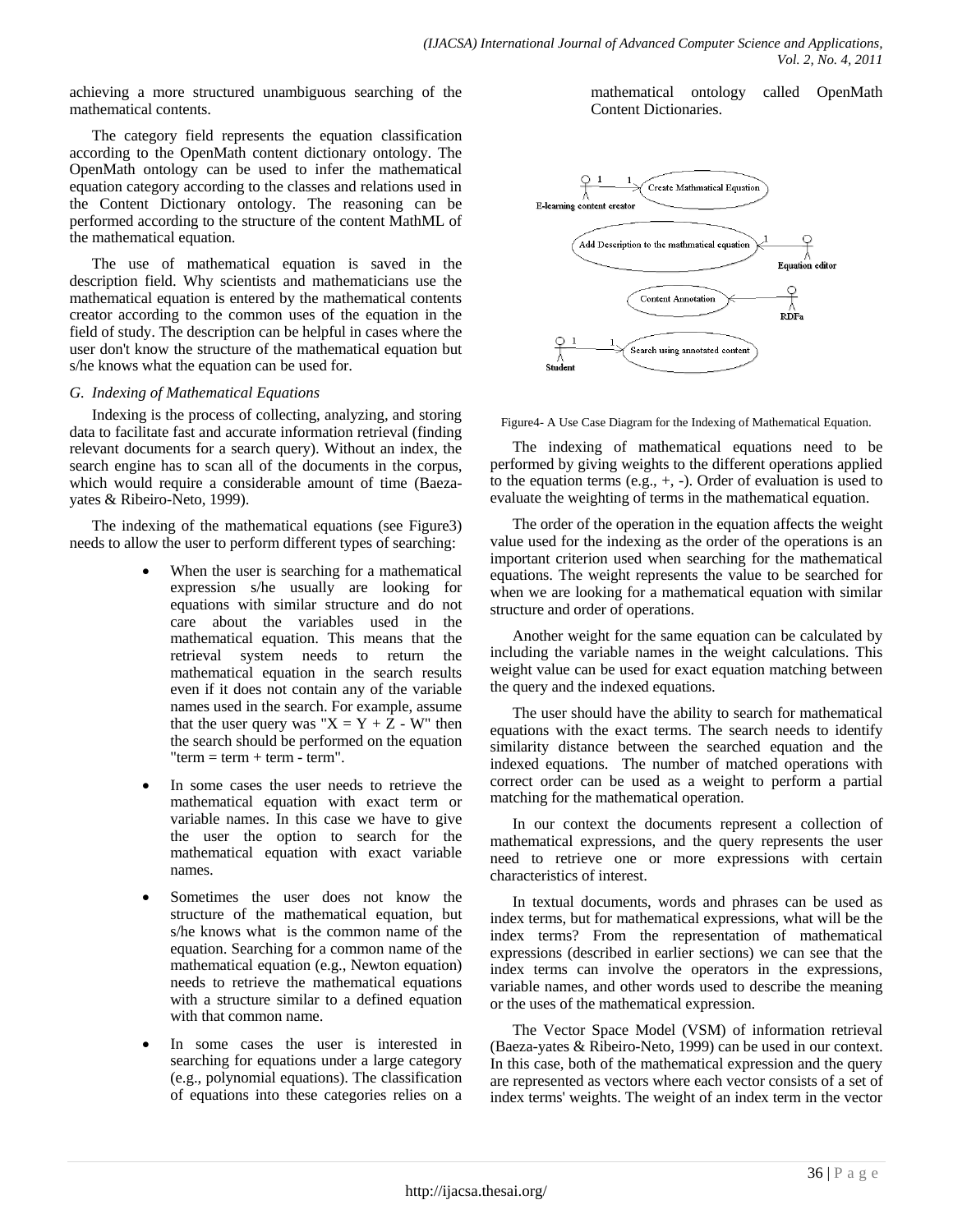space model depends on its frequency in the collection of the documents (for more details see (Baeza-yates & Ribeiro-Neto, 1999).

To decide whether a given mathematical expression is relevant to a given query or not we have to measure the similarity between the query and the expression. In the VSM the similarity is represented by the cosine of the angle between the two vectors representing the expression and the query. The system must return as a response to a query a list of expressions ordered according to their similarity with the query, with the highest comes first. This is similar to what is done in traditional information retrieval systems.

The question to be addressed is how the user will enter his query? A simple solution is to use a simple textbox and allow the user to use a flag followed by a set of index terms that can be used in expressions.

For example the user can enter the following query:

Math:  $x y z + *$ 

This query indicates that the user is looking for an expression that contains some or all of the above terms.

The only thing we need here during indexing is a procedure that scans the representation of the expression and tokenizes it where each token can be a variable name or an operator. These tokens along with any other words on the description of the expression represent the set of the index terms. The weight of these terms can be evaluated using the same method used in the VSM.

The user can enter the query directly as described above or we can allow him to use an equation editor to enter the query and then a procedure is used to tokenize it as it was indicated earlier. Then the weight of the terms in the query can be evaluated using the same method used in the VSM. Once we have the two vectors it is easy to calculate the similarity to determine whether the given expression is relevant to the query or not.

In this method the following query is identical to the one shown in the above example

Math:  $x + y * z$ 

This is because the method does not consider the order of operator evaluation in the expression. If we want to consider this case then there are two possible solutions. The first one will require some changes in the way of evaluating the weight for the index terms. This is due to the fact that the current version of the VSM considers the frequency of the index terms in any document not its order. Using this solution the index terms with the same order of the query will have larger similarity than other index terms.

The second solution is simpler and described next. The index terms can be either variable names or pairs where each pair consists of an operator and a number representing its order of evaluation.

For example, given the following expression

 $x + y * z$ 

The index terms will be x, y, z,  $(+,2)$ ,  $(*,1)$ 

Now how the user will enter the query? There are two choices similar to the ones highlighted above. The first choice is to use a textbox and ask the user to enter the operators in his query as pairs.

For example if the user enters the following query

Math:  $(+,1)$   $(*,2)$ 

Then we understand that he is looking for an expression where the first operator evaluated is  $+$  and/or the second operator is \*. In this case the similarity between this query and the above expression is zero.

The above explained method may not be easy to use and it may lead to many mistakes, as it is hard for some users to write their queries in the paired-format according to the order of the evaluation. Another solution for entering the query is to allow the user to write the query in it is normal format using a text or equation editor and have the parser generate the paired-format.

# *H. Searching for Mathematical Equation*

Using the proposed searching scheme the users can apply more semantic search. For example the user can search for algebraic equations in quizzes only. Also, by applying the semantic queries the system can answer specific user's queries, for example the user can search for the lessons with Newton's equations.

Searching in the system can be performed in two modes:

- Searching using the search box by turning on the math search for the equations (e.g., Math: polynomial equations, and then the user specifies using a check box that the search is on the lessons).
- Searching by using the mathematical equation editor to enter the mathematical expression in the query. This query is converted into weighted query which is then searched for in the index. The user can specify if s/he is interested in partial matching of the query, and also if s/he is interested in exact matching with the terms and variable names of the equation.

SPARQL (Prud'hommeaux & Seaborne, 2008) is a W3C recommendation language developed in order to query RDF data. A simple SPARQL query is expressed using a form resembling the SQL SELECT query:

# SELECT B FROM UWHERE P

Where U is the URL of an RDF graph G to be queried, P is a SPARQL graph pattern (i.e., a pattern constructed over RDF graphs with variables) and B is a tuple of variables appearing in P. Intuitively, an answer to a SPARQL query is an instantiation of the variables of B by the terms of the RDF graph G such that the substitution of the values to the variables of P yields to a subset of the graph G.

The following SPARQL query modeling this information:

SELECT \*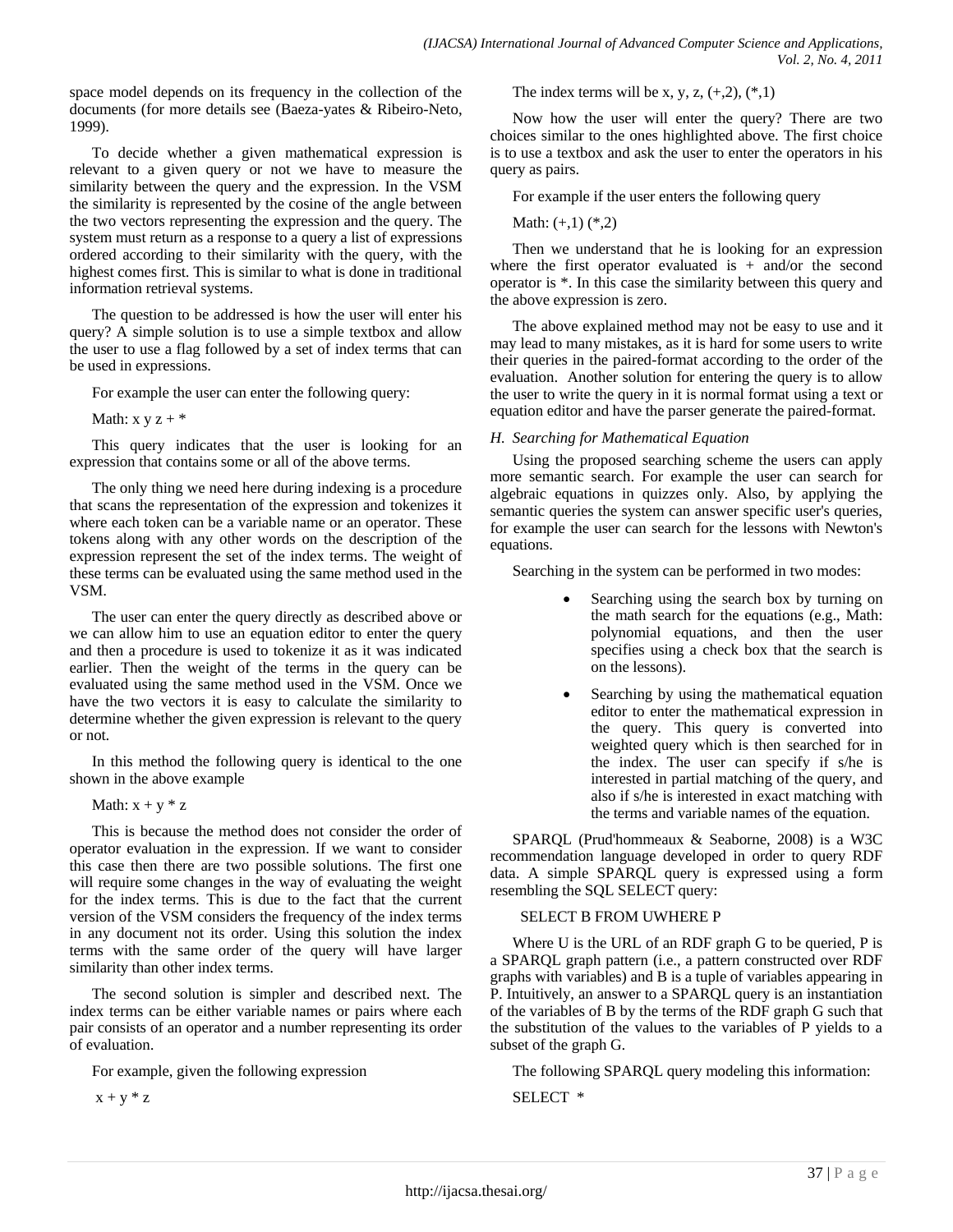FROM <RDF data>

# WHERE {

?resource hasLink ?Link .

?resource hasValue ?Value .

?resource hasSource ?Source .

?resource hasCategory ?Category .

?resource hasDescription NewtonEquation .

}

Could be used to search for annotations of a resource containing Newton's equation. The link (anchor link) of the resource will be returned to allow the user directly to access the page that contains it.

It should be noticed that the resource description and the value are determined from the user query. More precisely, the searching process is achieved in two phases. In the first phase, the user enters keywords to be searched. These keywords are used to search the description and the value of the resource (e.g., equation) to be retrieved. While in the second phase, the value and the description of the resource are used in a SPARQL query to retrieve the annotations of the resource.

The information obtained in the second phase is extracted from RDF document that matches the query. The RDF document represents the fields (as shown in Table1) retrieved using RDFa extractors.

# IV. SYSTEM DESIGN

The first prototype of the system has been realized by including our ontology and annotation components (accessible OATS) into Moodle. In order to make the annotation process possible, our tool is included inside Moodle in a place visible to all web pages of the course. An accessible modified version of the Open Annotation and Tagging System (OATS) (Bateman, Farzan, Brusilovsky, & McCalla, 2006) has been developed.

The new OATS has been made accessible, by replacing all user interactions with keyboard controls and aural messages to perform the highlighting and tagging. This has been applied in order to make the system accessible for people with disabilities. The e-learning upper-ontology is opened by accessible OATS and is available to the user for the annotation process.

The e-learning ontology provides the concepts taxonomy needed to classify the information (e.g., math  $\rightarrow$  algebra  $\rightarrow$ addition quiz) in the e-learning system. The relations defined in the ontology can be used to infer new information about the learning materials. For example, the has\_answer relation between a quiz and a lesson can be used to imply a link between the instances of these classes.

The system structure is depicted in Figure5. The implementation relies on several software components:

> Connector between Apache and Tomcat: to integrate Apache and Tomcat mod-proxy-ajp, a connector to connect Tomcat and Apache Httpd, is used.

- REST web services (Servlets and AJAX): a REST architecture is used to update the tagging and annotation system database.
- JENA API: this semantic web API is used to maintain the e-learning ontology.
- WAI ARIA: the different classes for Moodle ontology are displayed to the students using an accessible tree structure built using WAI ARIA.

We propose also adding an open source equation editor (e.g., MathCast ("MathCast, an open source equation editor. http://mathcast.sourceforge.net/home.html," 2010)) to Moodle. The equation editor is used to add mathematical equations to the e-learning contents with presentation MathML encoding.



Figure5- The System Architecture.

# V. CONCLUSION AND FUTURE WORK

The proposed system uses collaborative tagging performed by the students in an online course to help other students. It relates different course components to each other, clarifying course materials by offering additional explanations, and providing connections between different course components. The context of the highlighted text can be used to select the ontology class for classifying the highlighted contents.

We presented investigation aimed at improving the process of searching for mathematical contents within e-learning systems. The goal of the proposed solution is to identify exactly where the mathematical expression is located in the web page by using RDFa annotations.

Using the proposed system the presentation MathML in the e-learning contents are automatically annotated with RDFa annotations using a pre-defined vocabulary to embed the semantics of the mathematical expression. The user query is then matched with the extracted RDFa annotations and the user is pointed to the list of URLs that have the mathematical formula.

The future work will include a comparison between the search using our proposed mathematical encoding and the regular text search. A user study for system evaluation is currently prepared to test the search enhancement when using the semantic search in e-learning. Another future direction is testing the system usability.